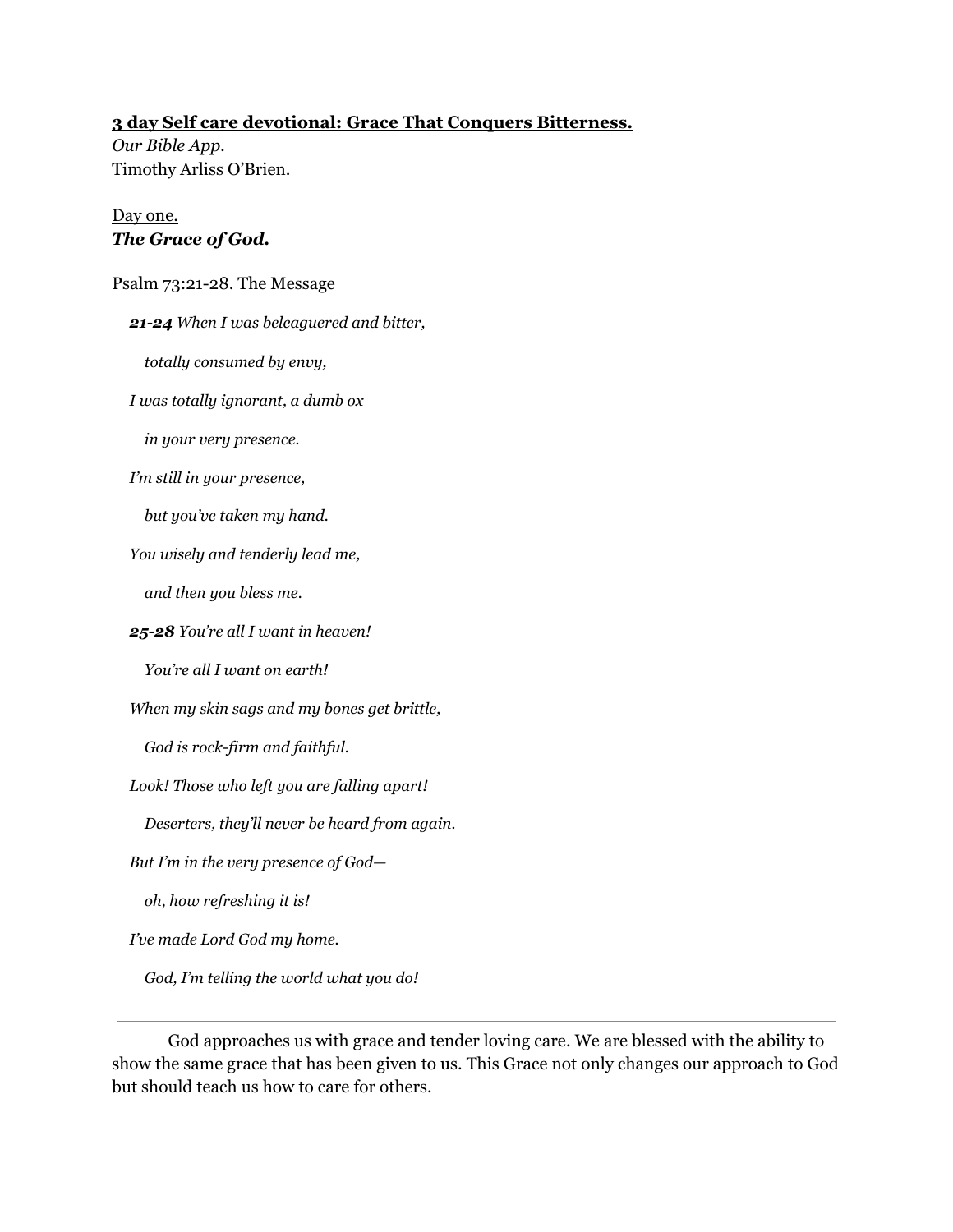Grace is the catalyst that God uses to wake us up from our deep slumber of hard hearted bitterness and make us soft and loving. The way we think is molded by God's grace, and the tone of that grace should instruct us and change how we respond to the stress of life.

Grace is accessible to us in this very moment and is perfectly exemplified by our most loving God. Look for God's grace in your life, and let it soften your heart.

## Day two. *The Price of Grace.*

Amos 5:4-9,14-15. The Message *4-5 God's Message to the family of Israel: "Seek me and live. Don't fool around at those shrines of Bethel, Don't waste time taking trips to Gilgal, and don't bother going down to Beer-sheba. Gilgal is here today and gone tomorrow and Bethel is all show, no substance." 6 So seek God and live! You don't want to end up with nothing to show for your life But a pile of ashes, a house burned to the ground. For God will send just such a fire, and the firefighters will show up too late. 7-9 Woe to you who turn justice to vinegar and stomp righteousness into the mud. Do you realize where you are? You're in a cosmos star-flung with constellations by God, A world God wakes up each morning*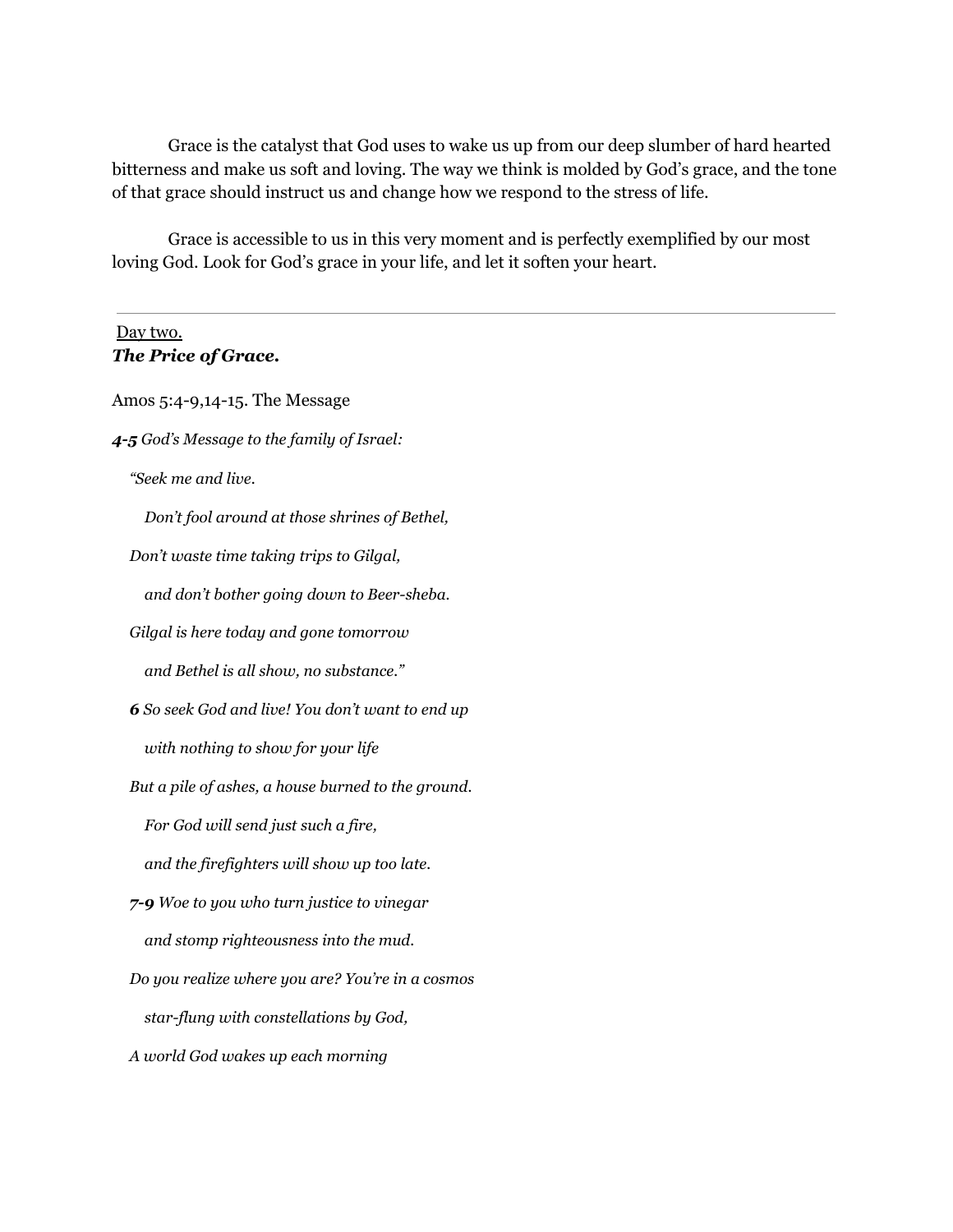*and puts to bed each night.*

*God dips water from the ocean*

*and gives the land a drink.*

*God, God-revealed, does all this.*

*And he can destroy it as easily as make it.*

*He can turn this vast wonder into total waste.*

*14 Seek good and not evil—*

*and live!*

*You talk about God, the God-of-the-Angel-Armies,*

*being your best friend.*

*Well, live like it,*

*and maybe it will happen.*

*15 Hate evil and love good,*

*then work it out in the public square.*

*Maybe God, the God-of-the-Angel-Armies,*

*will notice your remnant and be gracious.*

Grace will so often cost us something. Living a life of peace and restoration takes effort and sacrifice. In life we can get caught up in hurry and stress, and that takes a large toll on our countenance. We must remember that God is the one that turns the world day to day, keeping in perfect balance the harmony of the universe.

God's provision for our life is a grace that gives us the ability to live the life we have always dreamed of living. God's love empowers us to have a life that has the ability to be overflowing with a grace that change the world around us.

Grace does not guarantee that everyone will love us. It does not fix all the problems we will face in day to day life. Grace is a disengagement tool that positions us to release bitterness and see the opportunity for kindness, justice, and goodness in the world.